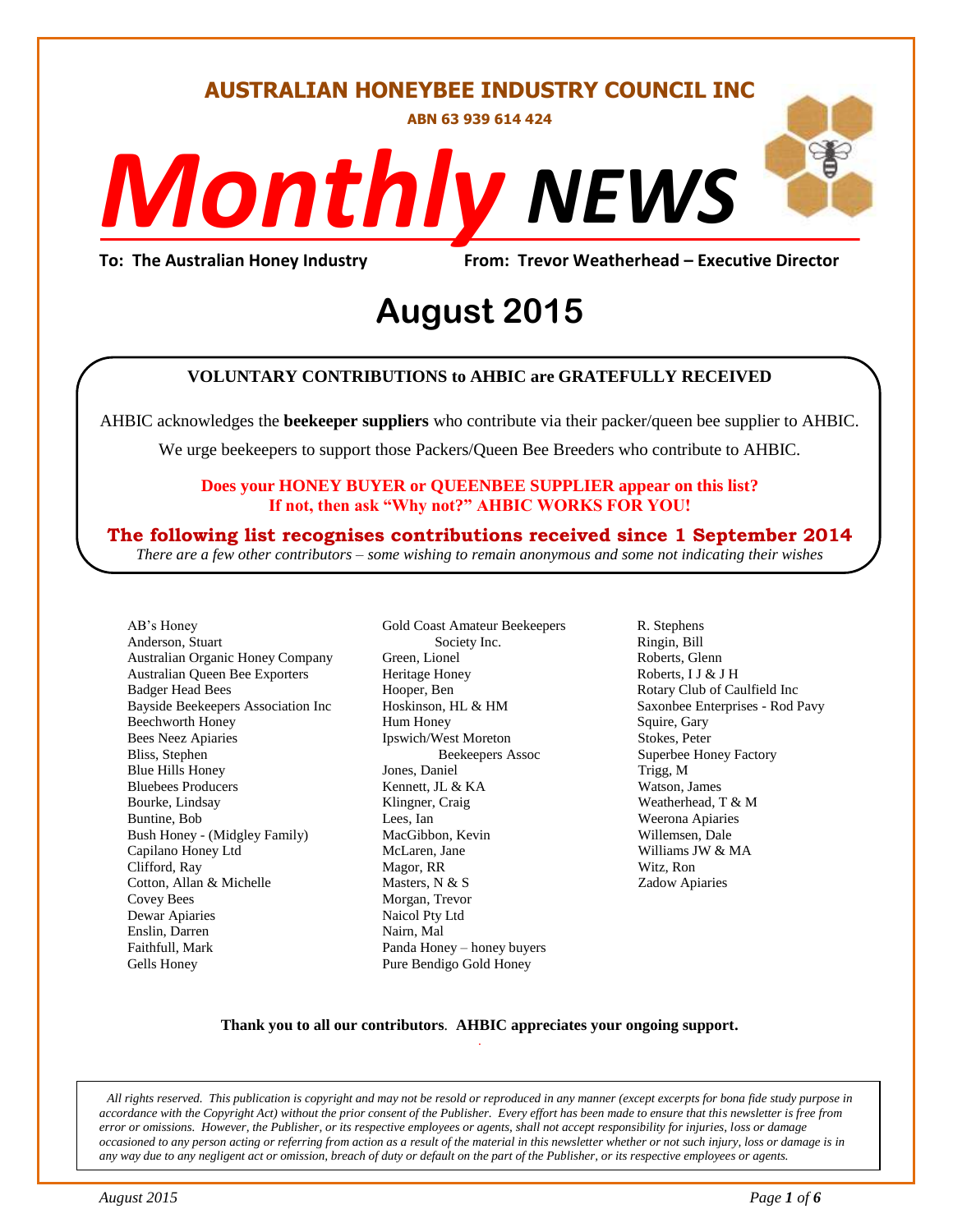#### **LEVY RETURNS**

I have been asked by several queen bee breeders about the queen levy return for 2014-15. The queen bee levy was set at zero on 1 August 2014 so you will need to submit a return for the one month i.e. July 2014. For most it will be nil. After that there will be no more returns.

#### **NEW CHEMICAL REGISTRATIONS**

Nil.

#### **AGM**

Annual conferences for 2016 as I have them are:-

| Queensland Beekeepers Association                   | Townsville             |
|-----------------------------------------------------|------------------------|
| New South Wales Apiarists Association               | 12 & 13 May - Riverina |
| Tasmanian Beekeepers Association                    | $27 - 28$ May          |
| WA Farmers Federation - Beekeeping Section          | <b>TBA</b>             |
| South Australian Apiarists Association              | $16 - 17$ June         |
| Victorian Apiarists Association                     | 8 – 9 June, Wangaratta |
| Honey Packers and Marketers Association             | <b>TBA</b>             |
| <b>National Council of Pollination Associations</b> | <b>TBA</b>             |
| Australian Queen Bee Breeders Association           | <b>TBA</b>             |
| Australian Honey Bee Industry Council               | Townsville             |
|                                                     |                        |

#### **CATEGORISATION**

Categorisation meetings have been set down for early September.

#### **BIOSECURITY COST RECOVERY IMPLEMENTATION STATEMENT**

AHBIC is still in conversation with the Department of Agriculture about this issue. A meeting was attended and a submission put forward from AHBIC.

#### **AGRICULTURAL EXPORT REGULATION REVIEW**

There is a review of the agricultural export regulations for Australia. Details can be found at <http://www.agriculture.gov.au/export/helps/export-regulation-review>

AHBIC has been invited to a meeting and AHBIC will also be putting in a submission.

#### **ABARES SURVEY**

AHBIC has been in contact with ABARES re the survey that Minister Joyce put up money for.

The actual survey questions have been decided and the survey will give us up to date information on our industry and where it is going.

The survey is due to commune early next year and will be a face to face survey. So if you are selected to be one of the selected participants, please help as much as you can so that we have accurate data on our industry.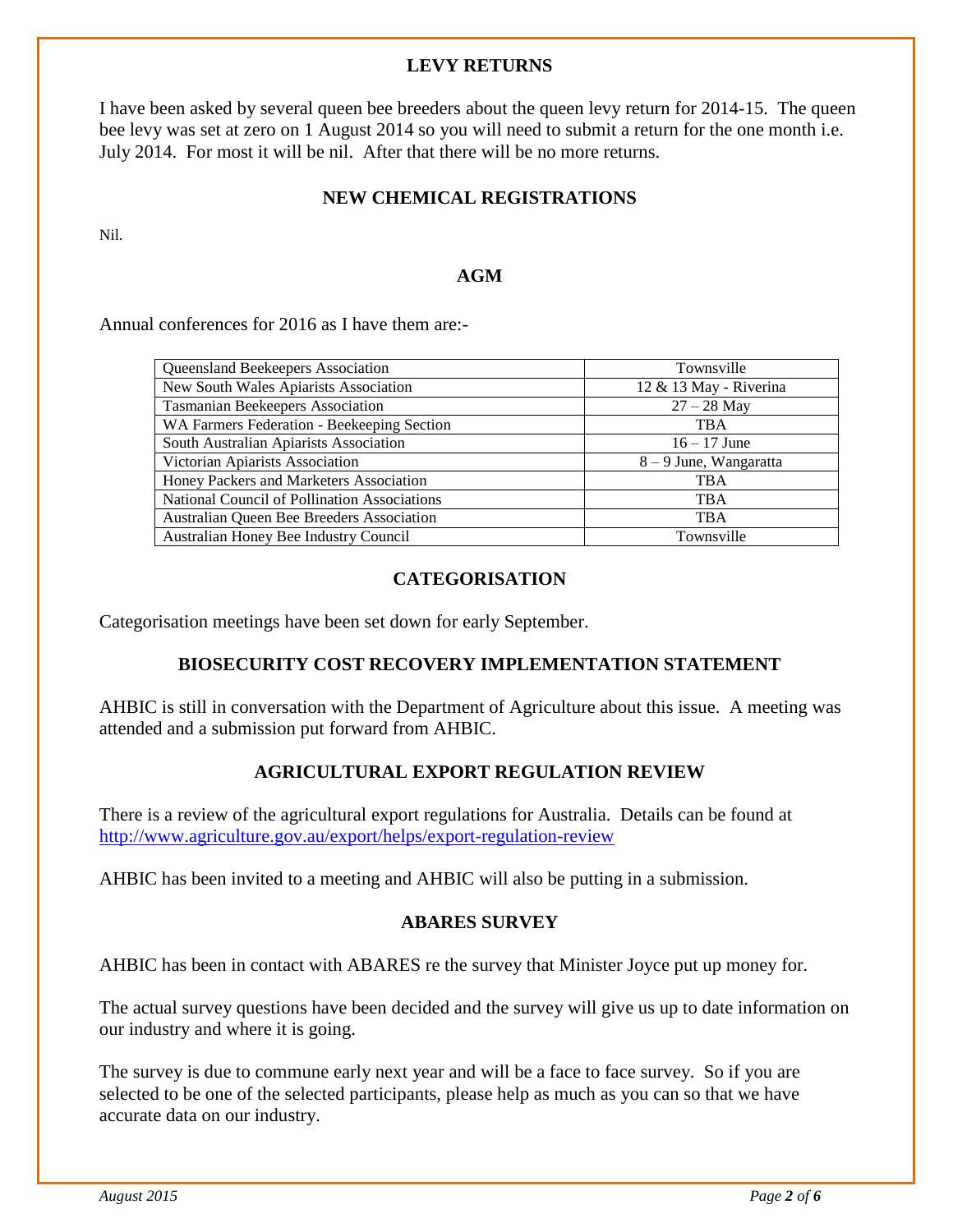#### **RESEARCH PROJECT ON MEDICINAL AUSTRALIAN** *Leptospermum* **(jelly bush) HONEY**

The University of Technology Sydney is leading a research project looking for more sources of medicinal Australian *Leptospermum* honey (aka jelly bush, or Australian manuka). The research team includes Dr Peter Brooks and Simon Williams (University of Sunshine Coast), Professor Dee Carter (University of Sydney), as well Dr Shona Blair, Professor Liz Harry and Nural Cokcetin (University of Technology Sydney). The project is being funded by RIRDC, with support from Capilano and Comvita, and will run over the next three years (until 2018).

We are asking beekeepers with access to *Leptospermum* (jelly bush / manuka) honeys from anywhere in the country to provide samples to include in this research project. We will test these honeys for antimicrobial activity and investigate the relationship between the activity and the plant source.

#### Providing honey samples for testing

If you have access to *Leptospermum* honeys and would like to include them in our survey, please get in touch with us. We'll be asking for 200 - 500 g, and some information about the location it was collected, as well as samples from the plants the bees visited to produce the honey. We will provide a sample information sheet containing clear instructions, an address to send your samples to and other important information for our study.

We will keep the results confidential, but we will provide anyone supplying samples with a report on the results from the testing of their honeys.

If you would like to provide samples, please contact: **Nural Cokcetin** | Project Coordinator | 0405 284 718 | [Nural.Cokcetin@uts.edu.au](mailto:Nural.Cokcetin@uts.edu.au) Prof Liz Harry |Principle Investigator |0404 643 181 or 02 9810 6461 | [Elizabeth.Harry@uts.edu.au](mailto:Elizabeth.Harry@uts.edu.au)

Fieldwork to identify *Leptospermum* species and collect nectar samples

Simon Williams, PhD student under Dr Peter Brooks at the University of Sunshine Coast, is beginning to plan the fieldwork phase of the project. Simon will be travelling and meeting beekeepers to aid in identification of *Leptospermum* species and collecting nectar samples from trees to determine the potential non peroxide activity (NPA) of the various *Leptospermum* species.

Simon is planning to visit as many sites as possible during the following time periods: **SA**: for two weeks between **September 15th – October 20th VIC**: for two weeks between **October 12th – November 9th TAS**: for two weeks between **November 30th – December 22nd NSW** and **QLD**: **November onward**

The time period will be dependent on weather, flowering of *Leptospermum* and the availability and feedback from beekeepers. If you would like Simon to visit your sites to identify and sample trees, please contact Simon with the information below.

**Simon Williams** | PhD student| 0459 336 779 | [Simon.Williams@research.usc.edu.au](mailto:Simon.Williams@research.usc.edu.au)

- The sites you would like us to test and their rough location
- If you would be happy for an aerial map to be taken of your sites for determining species distribution
- If known, the suspected *Leptospermum* species at the site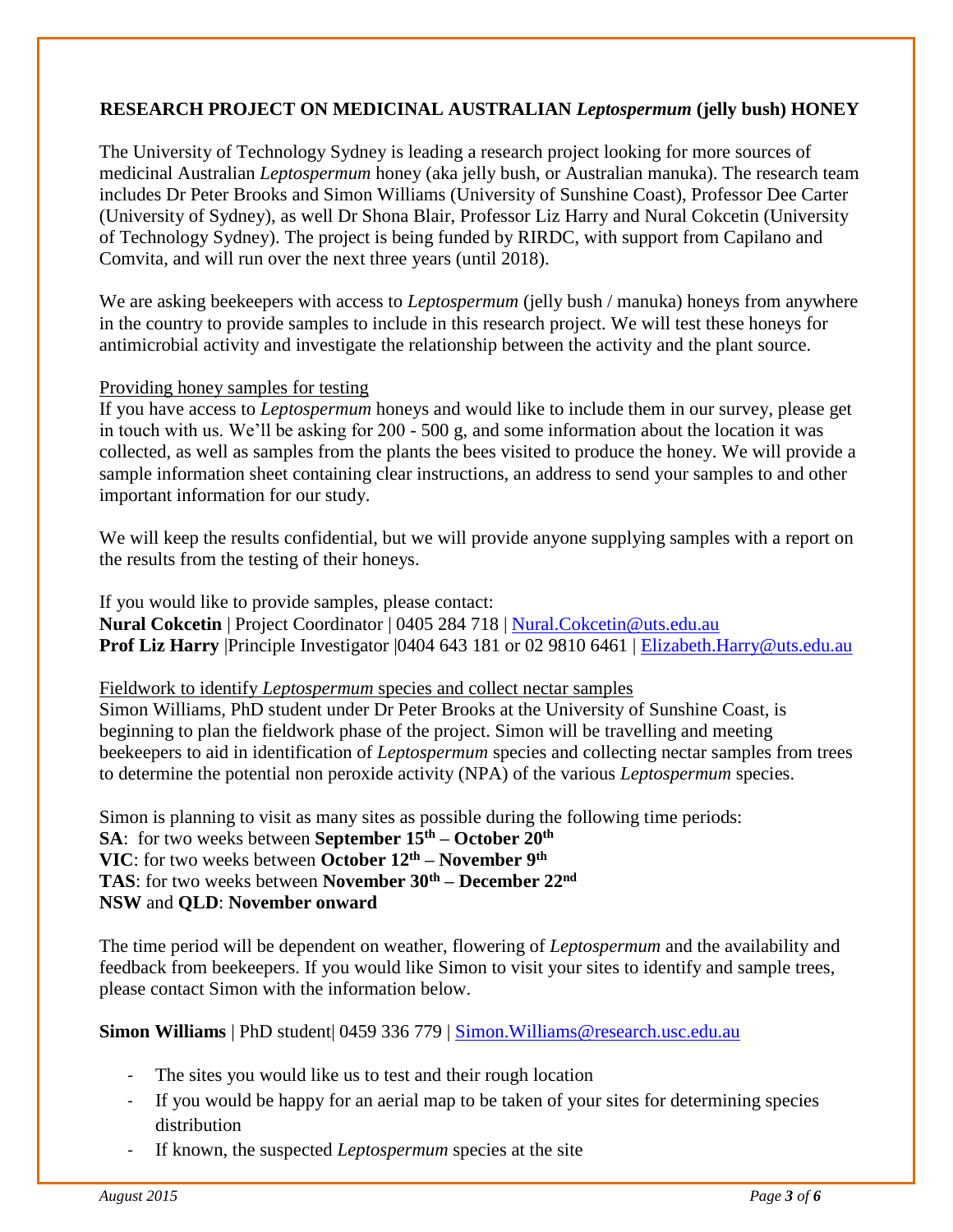- An approximate flowering period if known, so we know when to plan to visit
- If you are able to provide any logistical help in terms of accommodation and transport
- Any restrictions on your time, e.g. if you're only free to show sites on the weekends.

#### Why are we doing this?

Manuka (*Leptospermum scoparium*) honey from NZ is world famous, and it is sold at a much higher price than other honeys. However, although Australia is home to the largest diversity of *Leptospermum* plants in the world (we have more than 80 species compared to NZ's two!), most of our honeys do not enjoy the high prices of their NZ equivalents.

We already know that a handful of Australian *Leptospermum* honeys have similar levels of antibacterial activity to NZ manuka, but most of the other 80 plus Australian varieties have not been tested. We want to find more sources of active honey, which will help the Australian beekeeping industry by increasing the amount and value of medicinal Australian honey being produced.

The feedback we have received from the beekeepers so far has been great we thank you all for your support.

#### **EUREKA PRIZE FINALISTS**

Dr. Nadine Chapman and Professor Ben Oldroyd from the University of Sydney were finalists in the Australian Museum Rural Research and Development Corporation's Eureka Prize for Rural Innovation. Their nomination was in relation to their work on the fight against varroa mites.

Whilst not the eventual winners, congratulations to Nadine and Ben on being finalists in such a prestigious award.

#### **FARMER OF THE YEAR**

Lindsay Bourke has again made being named as a finalist in the Biosecurity Farmer of the Year (Plant) contest. Lindsay has been a finalist on three previous occasions so we wish him well for this year.

The announcement of the winner will be made at a dinner in Sydney on Wednesday 9 September, 2015. Let us hope that we can report next newsletter that Lindsay was the winner.

#### **BEEAWARE WEBSITE AND NEWSETTER**

I have brought this to your attention before but if you have not looked at the BeeAware website then you must. See<http://beeaware.org.au/>

Also there is a newsletter that you can subscribe to which gives updates on some of the latest news from the beekeeping sector from here and around the world.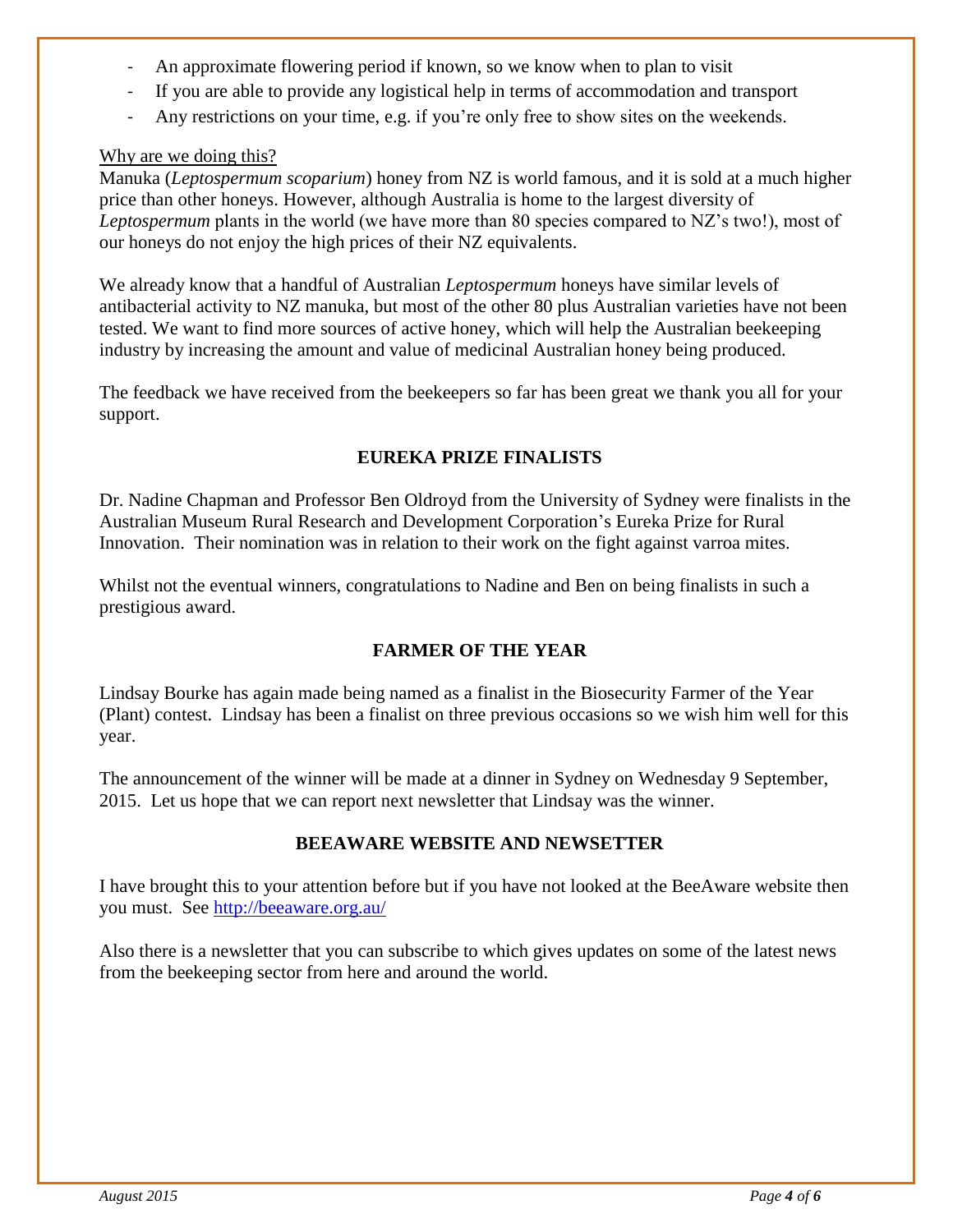#### **APP FOR PLANT RECOGNITION**

The ABC Rural has a report on a researcher at Edith Cowan University developing an App for plant recognition using a single leaf. So far he has 30 plants in the database. Maybe something for the future for beekeepers. No need for honey flora books.

For more information see [http://www.abc.net.au/news/2015-08-21/plant-recognition](http://www.abc.net.au/news/2015-08-21/plant-recognition-technology/6715766)[technology/6715766](http://www.abc.net.au/news/2015-08-21/plant-recognition-technology/6715766)

#### **NORTHERN CANOLA GROWNOTE**

The Grains Research and Development Corporation (GRDC) has issued a northern canola GrowNote. This is to help growers increase yields in canola in New South Wales and Queensland.

For more information see [http://getfarming.com.au/pages/farming/articles\\_view.php?fId=9200020150819165933&cId=4](http://getfarming.com.au/pages/farming/articles_view.php?fId=9200020150819165933&cId=4)

#### **WHY ARE QUEEN BEES AND WORKERS DIFFERENT**

A newly published paper "A dietary phytochemical alters caste-associated gene expression in honey bees" Mao, Schuler, Berenbaum Sci. Adv. 1 , e1 500795 (2015) shows that a phytochemical is responsible for making the worker bee.

See<http://advances.sciencemag.org/content/1/7/e1500795.full-text.pdf>

#### **CONSULTATION STARTS ON NEW BIOSECURITY REGULATION**

Public consultation has commenced for the draft Biosecurity (Biosecurity Import Risk Analyses) Regulation 2015.

The Australian Government through the Department of Agriculture has released the first draft regulation under the new *Biosecurity Act 2015*.

The release of the draft Biosecurity (Biosecurity Import Risk Analyses) Regulation 2015 (BIRA regulation) gives interested clients and stakeholders the opportunity to provide feedback on how biosecurity import risk analyses will be conducted when the new Act takes effect in **June 2016**. The BIRA regulation sets out the key steps to the BIRA process. The BIRA regulation also includes specific timeframes, publications and consultation requirements, involvement of a scientific advisory group and the role of the Inspector-General of Biosecurity in the BIRA process.

The draft BIRA process under the new legislation was guided by the recommendations from the recently released examination of the import risk analysis (IRA) process report.

The exposure draft of the BIRA regulation has been published on the department's website for a three month consultation period and will close on **30 November 2015.** 

More information, or to make a submission, please visit:

www.agriculture.gov.au/biosecuritylegislation or contact the Biosecurity Legislation Implementation Section at newbiosecuritylegislation@agriculture.gov.au or call us on 1800 040 629.